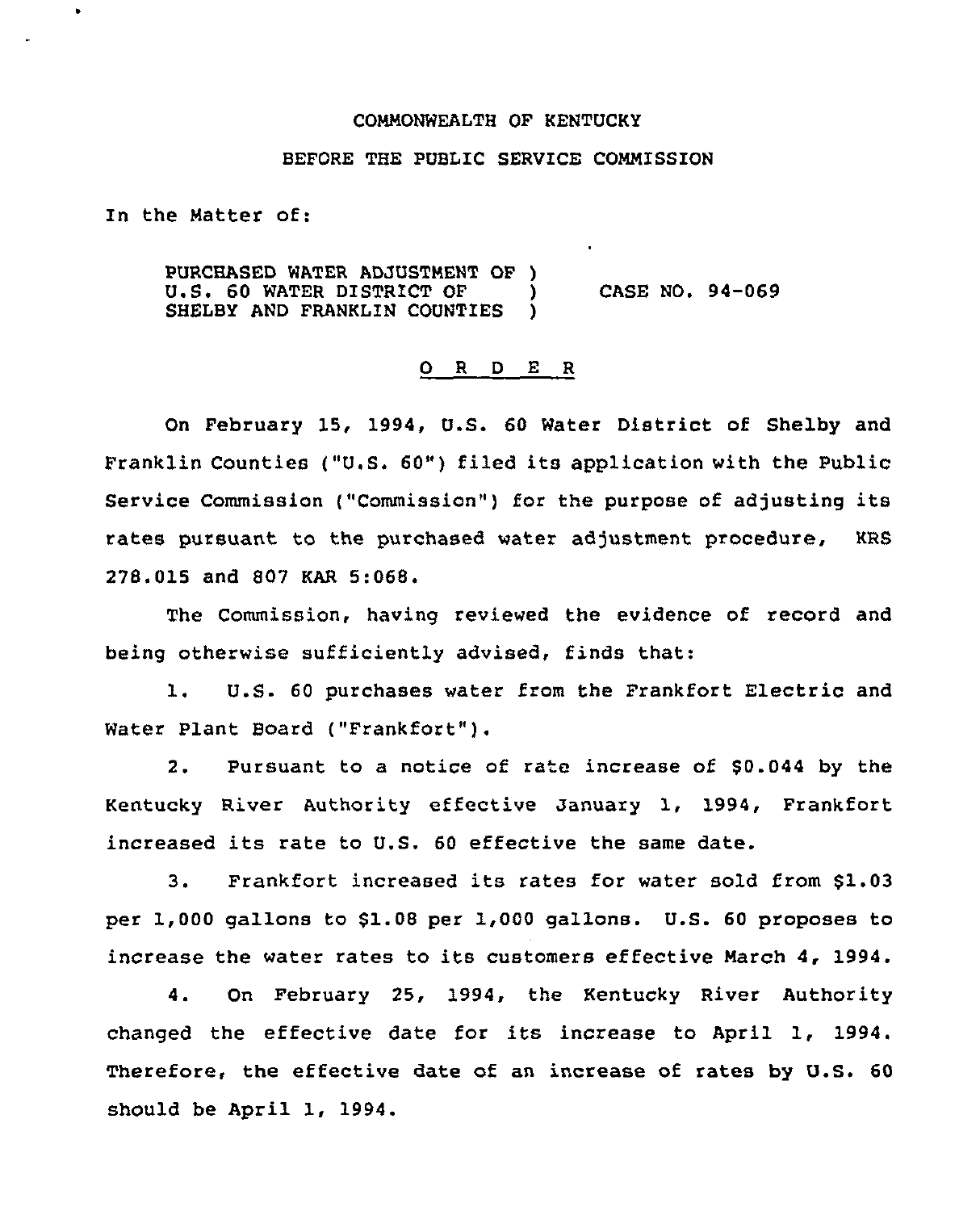5. During the 12 months ending December 31, 1993, U.S. 60 purchased 86,418,100 gallons of water and sold 67,618,600 gallons. The increase in the cost of purchased water is 84,320.90, resulting in a purchased water adjustment of \$0.06 per 1,000 gallons of water. Based on an average monthly usage of 5,000 gallons, the average bill of U.S. 60's customers would increase 80.30 from \$25.55 to \$25.85 or 1.0 percent.

6. The rates proposed by U.S. 60 are incorrect and should be denied.

7. The purchased water adjustment of \$0.06 per 1,000 gallons and the rates in Appendix A, attached hereto and incorporated herein, are fair, just, and reasonable and should be approved.

IT IS THEREFORE ORDERED that:

1. The rates proposed by U.S. <sup>60</sup> are hereby denied.

2. The purchased water adjustment of 80.06 per 1,000 gallons and the rates in Appendix <sup>A</sup> are approved for services rendered on and after April 1, 1994.

3. Within 30 days of the date of this Order, U.S. <sup>60</sup> shall file revised tariff sheets setting out the rates approved herein.

4. Within 20 days of the effective date of the increase by the Kentucky River Authority, U.S. <sup>60</sup> shall file a copy of the notice to its customers and verification that such notice has been given.

 $-2-$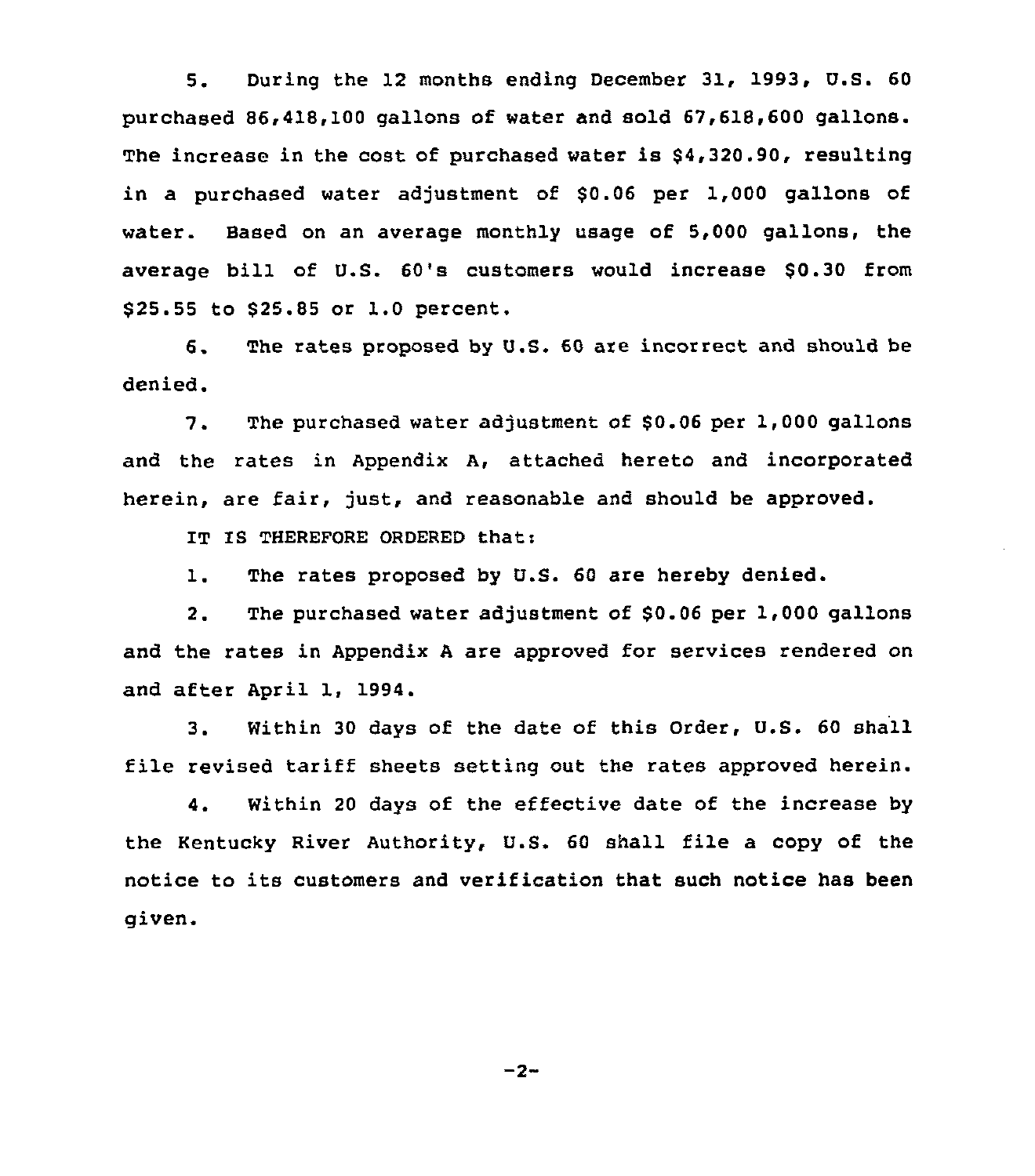Done at Frankfort, Kentucky, this 17th day of March, 1994.

PUBLIC SERVICE COMMISSION

irman

 $V$ ice Chai

.<br>Rende<del>ls Hr</del>

Commiss

ATTEST:

 $\bullet$ 

์ข Executive Director